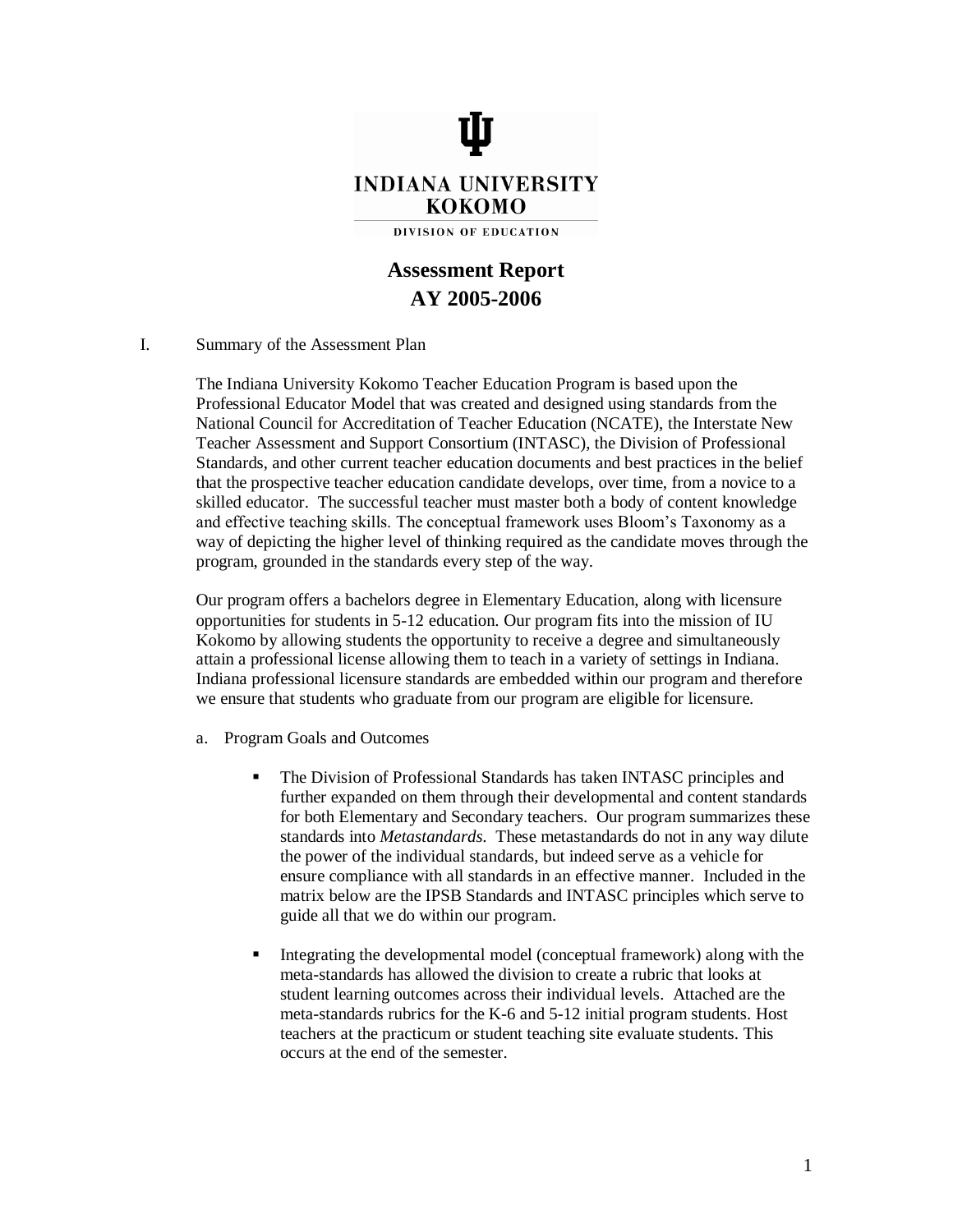- For students to progress in the program, they must achieve a minimum score across the standards based on their current developmental level within the program. For example, students in the pre-professional level must achieve a *basic* level across the standards, while practicum students within the teacher education program should achieve at least a *mastery* level across the standards. As can be noted, criteria for *basic, proficient, mastery and exemplary* criteria is annotated on the rubric. Each candidate meets a benchmark at the end of a particular period of time. Several groups or cohorts are brought forward to the benchmark meeting even though they are at different points in the program.
- The attached rubric includes the program goals (Metastandard Proficiencies) and Outcomes (Objectives) for each point in the program. This same rubric also includes the courses currently identified as places where these goals will be met (for the curriculum map below).
- For the overall assessment, although each student is evaluated based on this rubric at multiple points in the program (as stated earlier) the *program* itself is not evaluated on every program goal at every benchmark meeting. In order to evaluate the effectiveness of the program, we as a Division will assess individual program goals at certain times in the program in order to provide feedback and assesses program standards.

## II. Assessment Methods

- For the overall assessment, although each student is evaluated based on the same rubric, the rubric has now been place online. This affords the division the opportunity to aggregate the data in real time, as the assessments are complete. In the past, there was some delay as rubrics were sent from the host teachers, to Indiana University Kokomo faculty and then to the Unit Assessment System Director, UAS. After data input, the analysis was approximately 1 to 2 semesters behind. Now with the ability to aggregate the data instantaneously, the data presented in this report in indeed from the current semester midterm evaluations.
- All students evaluated in this assessment are currently in student teaching are being assessed by both university supervisors and host teachers. They were assessed in the field, while they were engaging in their clinical, student teaching experience.
- It should be noted that we are no longer looking at the percentage of students meeting benchmark, but the actual score. It is expected that at this point of the program, students should be achieving "3" (mastery level) across all components.
- III. Description of Assessment Results (see attached).
	- Outcomes assessed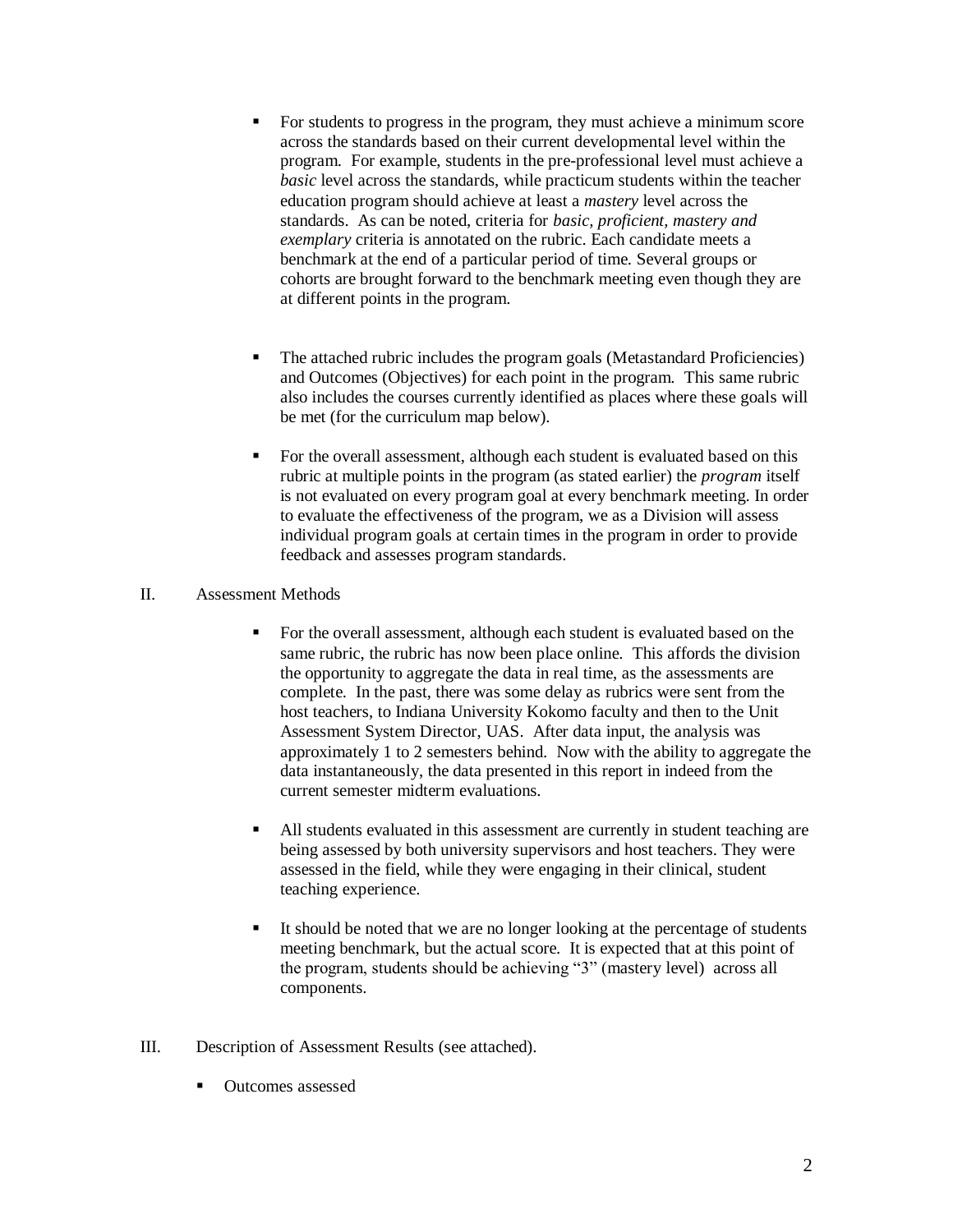- **Child Development:** Candidates will be able to create developmentally appropriate curricula and implement with all children sound theory-based instructional strategies.
- **Diversity:** Candidates will integrate diverse instructional opportunities into supportive environment
- **Curriculum:** Candidates will be able to develop and adapt quality, age appropriate curriculum utilizing content area information and specific key strategies for each.
- **Instruction:** Candidates will be able to implement instruction based on knowledge of students, learning theory, subject matter, curricular goals, and community
- **Assessment:** Candidates will be able to develop, implement, and utilize curriculum which encompass a variety of assessment methods
- **Professionalism:** Candidates will be able to reflect on practices in accurate ways and discuss continuing efforts in their professional development.
- **Community and Family:** Candidates develop and maintain positive working relationships with school and community connections.
- Students scored well, according to the rubric across the board, but were the highest in the areas of Diversity, Assessment and Community and Family. Overall, students' performance met the expected benchmarks as indicated earlier in the plan.
- After faculty review, there were several issues raised. First, faculty were pleased with the data, and felt that is was indeed a reflection of the performance they had observed of these students. Faculty also indicated, that since these were midterm data, improvements should be reflected by the end of the semester data. In addition, only student teachers are evaluated during the midterm, while all students enrolled in field practica will be assessed at the end of the semester.
- IV. Using Assessment for Program Improvement
	- Although these results are positive, the faculty still indicate the need to expend the individual standards, adding components, to the current rubric. The revised rubric with components has been developed and will be implemented Spring Semester 07. This rubric will be utilized to more accurately identify strengths and weakness of teacher candidates and afford the faculty an opportunity to more accurately improve and/or revise the program.
- V. Dissemination of Results
	- Since this was indeed the midterm evaluation, the full range of data will not be collected until the end of the semester. In order to collect those data an online survey of data is in development, which will allow for stakeholders to view data electronically, and comment on individual Metastandards at various benchmarks within the program. As we serve an 11 county region, this electronic form, a Division e-portal so to speak, will be utilized to allow stakeholders to view data, make comments and ask questions, all which will be brought to the faculty. The data will